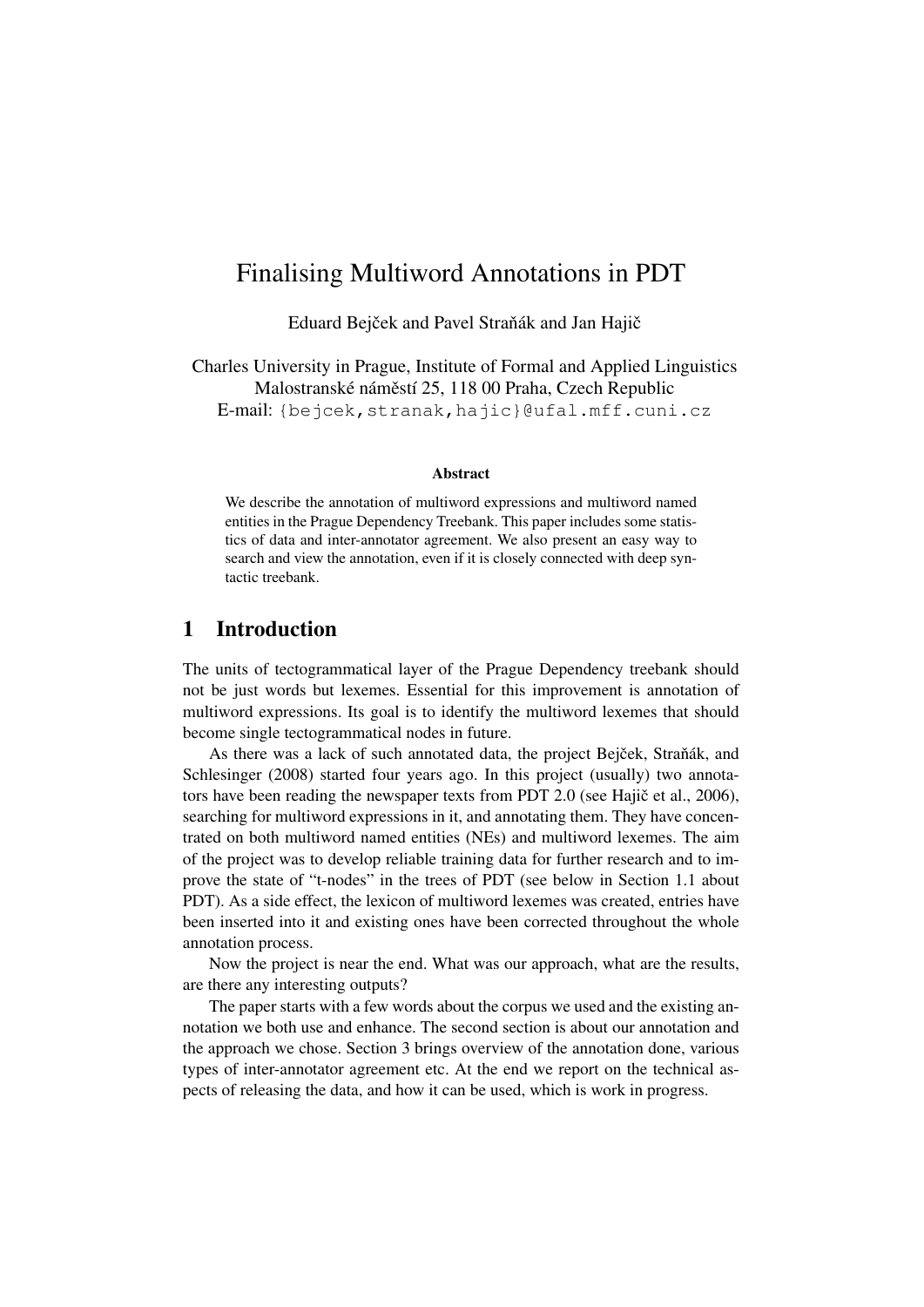## <span id="page-1-0"></span>1.1 PDT

The Prague Dependency Treebank 2.0 (Hajič, [2005\)](#page-7-2) includes rich annotation on a deep syntactic level of almost 50,000 sentences (for details on this "tectogrammatical layer" see [Mikulová et al.,](#page-8-0) [2006\)](#page-8-0). On this layer, each node should correspond to one lexeme, but this is not the case now: multiword expressions (MWEs) are still represented by several nodes each.

As mentioned above, our goal is to integrate MWEs like "New York City", "computational linguistics" or "kick the bucket" each into one joint node in a syntactic tree (with a meaning "NE: place", "lexicon entry: 39485 [gloss: science branch]" and "lexicon entry: 13985 [synonym: die]", respectively).

The advantage of the existing syntactic annotation of our source text was the possibility of preannotation and consistency checking. That could be done because all instances of the same MWE should have the same tree structure.<sup>[1](#page-0-0)</sup>

# <span id="page-1-1"></span>2 The Way of Annotation

In this section, we introduce very briefly our project. Much more information can be found in Bejček and Straňák [\(2009\)](#page-7-3).

Both multiword NEs and lexemes – if multiword – are called MWEs in this paper. Assigning the type of the MWE itself (such as a particular lexicon entry) is of little importance comparing to the fact, that it is found and its boundaries are marked. To create a typology of NEs (or phrasemes) is not our aim. Our effort leads to simple annotation guidelines for annotators; concrete labels are just an aid for further classification. Thus we adopt nine main types of NEs from Ševčíková et al.  $(2007)^2$  $(2007)^2$  $(2007)^2$  (such as person name, name of a place, address etc.) and use more than 5,000 lexicon entries for other lexemes (such as phrasemes, non-compositional or non-substitutable collocations).[3](#page-0-0) These lexicon entries have been collected from three lexicons and the set has been extended by annotators. Thereby the lexicon called SemLex was developed.

For the majority of time, we had two annotators, who annotated the same texts in parallel. (Overall, we had five annotators during the time as it can be seen in Table [2,](#page-3-1) but that is not crucial.) However, when we had enough data for interannotator agreement evaluation, we stopped parallel annotations (only with an occasional testing parallel document). The amount of data annotated in parallel can be seen in Table [1.](#page-2-0) By now, 85 % of the whole data is annotated.

<sup>&</sup>lt;sup>1</sup>There are some marginal cases where the structure is not exactly the same. These differences will hopefully disappear in future, perhaps in PDT 3.0.

 $2$ This typology (with embedded types) was used for manual annotation of a corpus [\(Kravalová](#page-8-2) [et al.,](#page-8-2) [2009\)](#page-8-2).

<sup>&</sup>lt;sup>3</sup>The main simple criterion was "principle of compositionality"—whether it could be disassembled to parts that compose the meaning; if not, it should be in the lexicon. The second one is "substitutability of a part"—i.e. the possibility to substitute its component words with synonyms. Then we have annotation guidelines and meetings, where problems are solved.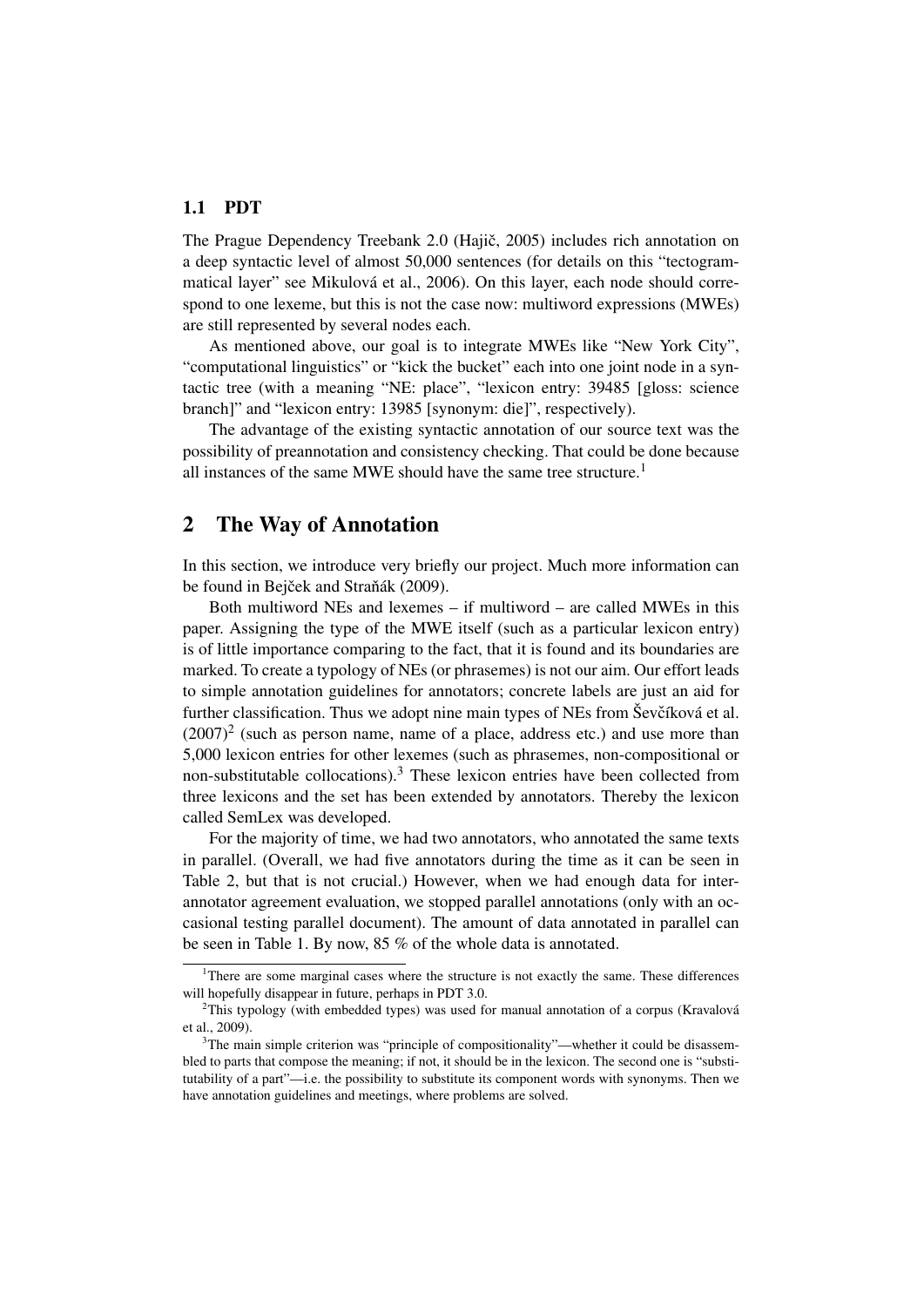| amount of parallel annotations   | in nodes | in % of PDT |
|----------------------------------|----------|-------------|
| three annotators                 | 464      | 14.7 %      |
| two annotators                   | 1201     | 38.1%       |
| one annotator                    | 1044     | 33.1 %      |
| total                            | 2709     | 85.8%       |
| total by at least two annotators | 1665     | 52.8%       |
| PDT t-layer                      | 3156     | $100\%$     |

<span id="page-2-0"></span>Table 1: The amount of single, double and triple parallel annotations.

For preannotation of the text we use Czech\_geo\_named\_ent\_recognizer and Czech\_named\_ent\_SVM\_recognizer from the Tecto-MT framework [\(Žabokrtský](#page-8-3) [et al.,](#page-8-3) [2008\)](#page-8-3). These find some NEs. We also use external preannotation of phrasemes provided by our colleague (see [Hnátková](#page-8-4) [\(2002\)](#page-8-4)).

#### 2.1 GUI

We developed a tool for our task, a GUI for annotators. Although we actually annotate the nodes in the trees in the background, we need to show only plain sentence to annotators. For each syntactic tree, the surface sentence is generated and every annotator's operation on it is converted back into the nodes and saved. In addition, as the subtree forming just annotated expression is identified, all the other occurrences of that subtree can be found in the neighbourhood automatically. That assists annotators with their manual work. Annotators are also allowed to view, modify and extend the SemLex in the same GUI.

This tool can be used for any annotations of treebank, where the annotated trees are better viewed as plain text.

#### 2.2 Merging SemLexes

An annotator works off-line. Also their SemLex is modified off-line. Therefore the longer the annotation proceeds the more their SemLexes differ. Then we need to merge SemLexes and return the new one back to them for further annotation. The process described bellow is for two annotators.

First, we merge all entries that could be merged automatically. That means either entries that were the same in both SemLexes, or entries that were inserted into just one of the SemLexes.

Second, conflicting entries are delegated to third annotator who decides the correct forms. For this task we use a modal editor.<sup>[4](#page-0-0)</sup> That means an editor with one mode for typing a text (which we disable) and other for macro executing. Macro invocation could be very simple—we use only one key for each operation. These are the reasons why we use a modal editor for manual merging.

<sup>4</sup>Vim in our case, http://www.vim.org/.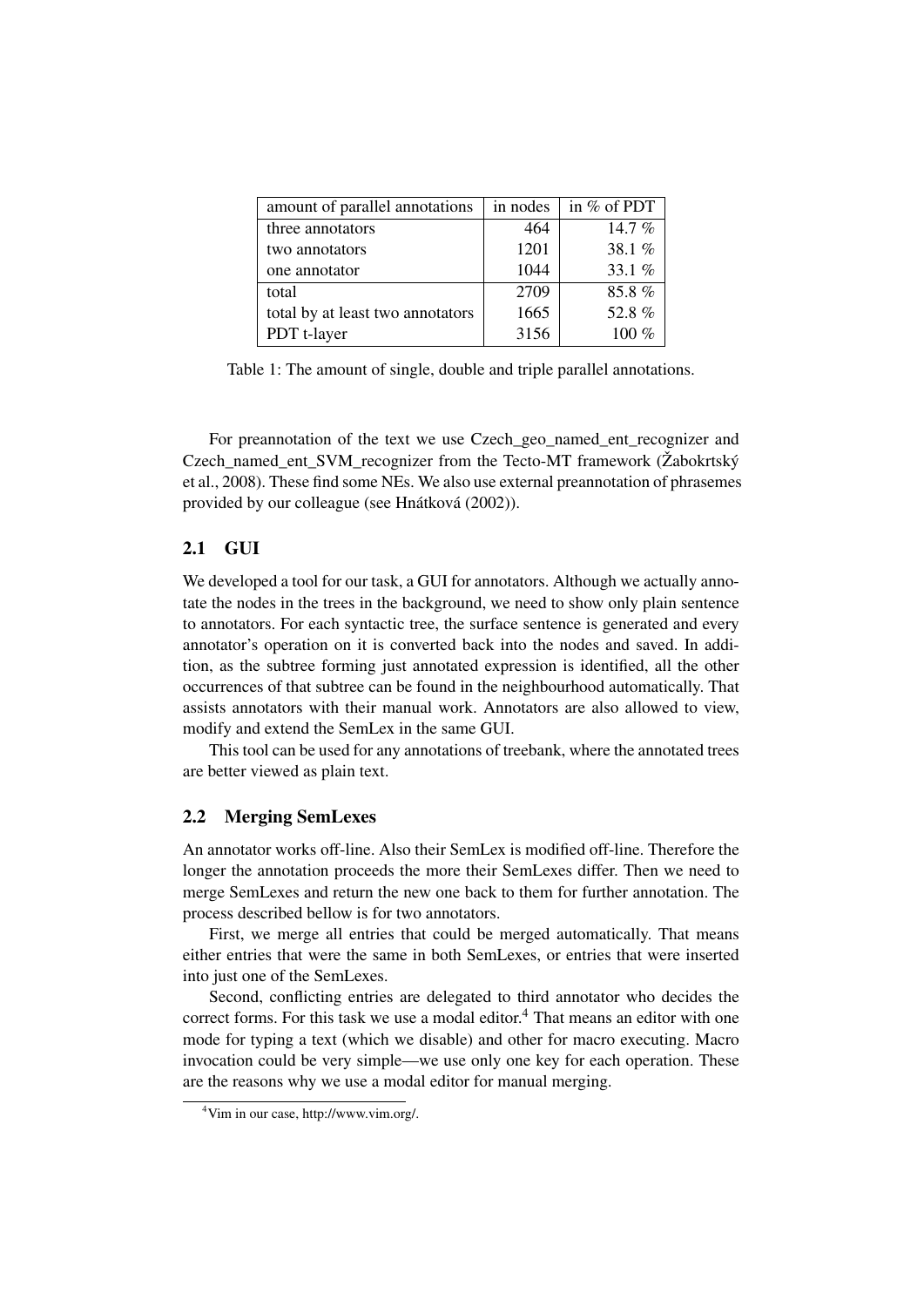We put all conflicting lexicon entries into a file, each as a simple list of its values, and provided a syntax highlighting for the editor. Where there are more values (i.e. a conflict), we show all of them in a warning colour. We prepare some simple macros for the editor, such as "go to next conflict", "choose first value", "insert a comment" etc. and disable the option of typing in the text. When the conflict is resolved, the warning colour disappears. It confirmed that it is very fast to create and very simple and safe to use.

Third, the decisions from the third annotator were imported back into the Sem-Lex and added to merged entries from the first step. After that, the annotated data are modified to correspond with the new SemLex.

# <span id="page-3-0"></span>3 Statistics

All statistics presented in this section are calculated for all our users. They didn't annotate the same data, though, as can be seen in Table [2.](#page-3-1) This table also shows the ratio of PDT annotated by each of them.

| $\text{amotator}\part$ | <b>PDT</b>                                                             | amount                  |
|------------------------|------------------------------------------------------------------------|-------------------------|
| #1                     | $\bullet$                                                              | $2.7\%$                 |
| #2                     | <b> </b>                                                               | 55.0%                   |
| #3                     | $\bullet\bullet\bullet$<br>$\bullet$<br>                               | $\bullet\bullet$ 67.2 % |
| #4                     | $\bullet \bullet \bullet \bullet \bullet   21.2\%$<br>$\bullet\bullet$ |                         |
| #5                     | $\bullet\bullet\bullet$<br>$\bullet\bullet\bullet\bullet$              | 13.4 $%$                |

<span id="page-3-1"></span>Table 2: Annotated parts and the ratio to the whole PDT per each annotator.

The annotated parts of PDT slightly differ,<sup>[5](#page-0-0)</sup> but the overall characteristic stays. There is very similar usage of NEs across all annotators<sup>[6](#page-0-0)</sup> in the Table [3.](#page-4-0)

Besides nine types of NEs, the annotators use approximately 8,000 of SemLex entries; some of them  $100 \times$ ,<sup>[7](#page-0-0)</sup> third of them only once. Since there is no straight borderline stating whether an occurrence is a NE or shether it should be marked as a SemLex entry, the agreement has to be evaluated together for NEs and SemLex entries.

<sup>&</sup>lt;sup>5</sup>For example after a changeover from one newspaper to another.

 $6$ Only annotator #1 evidently differs, but this one annotated only less than 3 % of PDT.

<sup>&</sup>lt;sup>7</sup> Foremost lexicon entries are "state budget", "annual meeting", "environment", "join stock company" etc.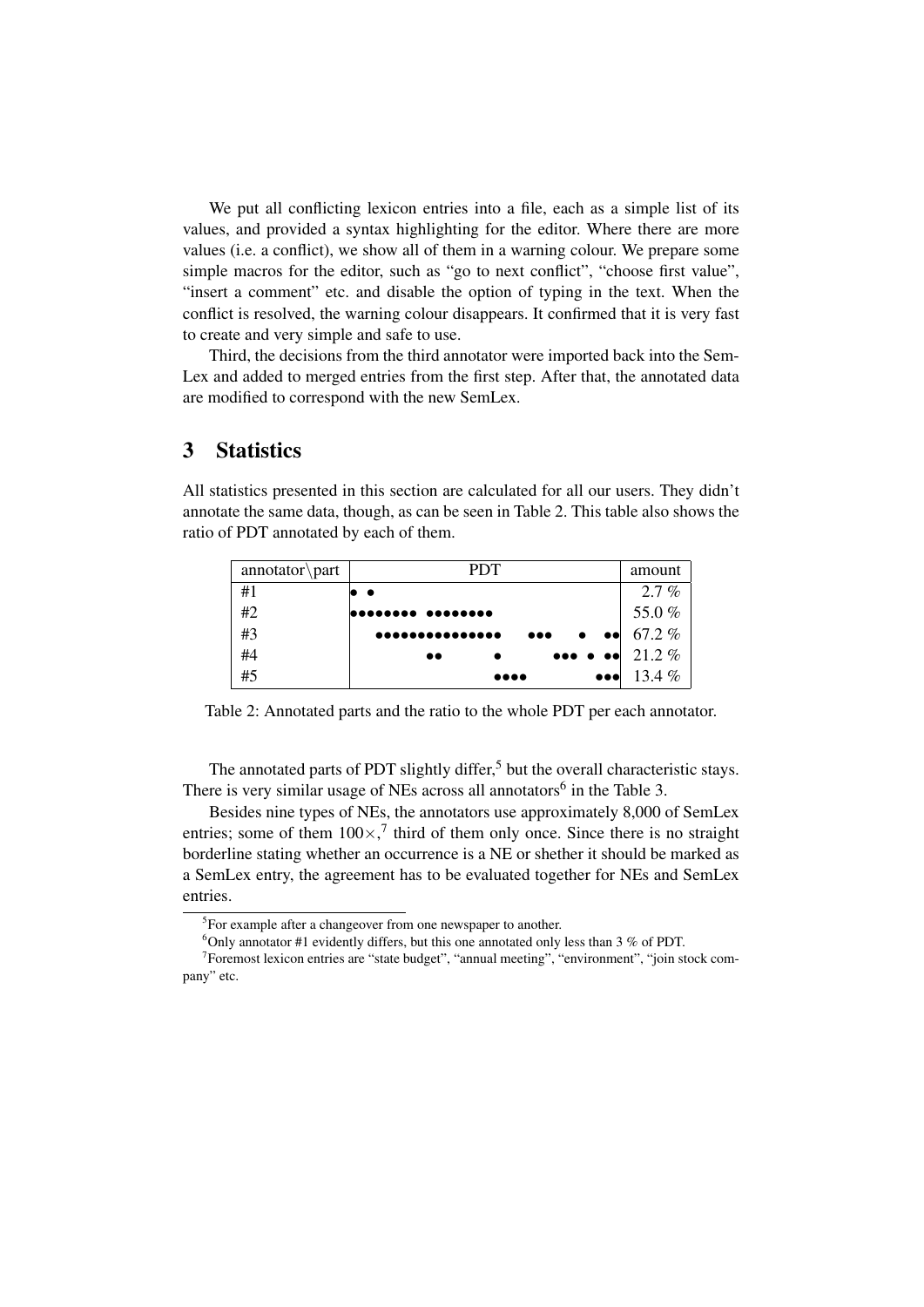| annotator   | #1      | #2       | #3         | #4        | #5        |
|-------------|---------|----------|------------|-----------|-----------|
| address     |         | $0.4\%$  | $0.1 \%$   | $0.6\%$   | $0.7 \%$  |
| biblio      | -       | $0.1\%$  | $0.2 \%$   |           | $0.0 \%$  |
| foreign     | $0.2\%$ | $0.7\%$  | $0.5\%$    | $1.0\%$   | $0.6\%$   |
| institution | $9.7\%$ | 22.6%    | 19.4 $%$   | 24.1 $%$  | 21.7%     |
| location    | 6.2%    | 6.1 $%$  | $8.4\%$    | $8.5\%$   | 12.3 $%$  |
| object      | 30.6%   | 10.3%    | 14.2 $%$   | 16.1%     | 14.7 $%$  |
| other       | $3.2\%$ | 13.1 $%$ | 16.3%      | $10.9\%$  | 15.6 %    |
| person      | 38.2%   | 30.9 $%$ | 32.0%      | 30.9%     | 26.5 %    |
| time        | 12.1%   | 15.9%    | 8.8%       | 7.8%      | 7.8%      |
| All NEs     | 100.0%  | 100.0%   | $100.0 \%$ | 100.0 $%$ | 100.0 $%$ |

<span id="page-4-0"></span>

#### 3.1 Weighted Kappa Agreement

Because of the complicated character of our annotations, $8$  we use weighted kappa for inter-annotator agreement in Table [4.](#page-4-1)

| annotators | #1   | #2     | #3     | #4   | #5     |
|------------|------|--------|--------|------|--------|
| #1         | ∗    | 0.61   |        |      |        |
| #2         | 0.61 | $\ast$ | 0.56   | 0.21 |        |
| #3         |      | 0.56   | $\ast$ | 0.55 | 0.73   |
| #4         |      | 0.21   | 0.55   | ∗    | 0.70   |
| #5         |      |        | 0.73   | 0.70 | $\ast$ |

<span id="page-4-1"></span>Table 4: Pairwise weighted kappa.

### 3.2 Agreement with "**is\_name\_of\_person**" in PDT

There is an attribute called is\_name\_of\_person in PDT, which is though assigned automatically. Figure [5](#page-5-0) shows the agreement with our annotation. The corresponding value should be "named entity: person" and it is in 86 % of nodes.

There are three reasons, why the value does not correspond:

• The name of the person is not multiword. The connection of two is \_name-\_of\_persons was not marked in PDT, therefore the dependency edge between two such nodes may or may not create a MWEs; they could be names

<sup>&</sup>lt;sup>8</sup> Firstly, the annotations are assigned to nodes, which are in m:n mapping to words. Secondly, two annotators happen to annotate differently although their annotations have non-empty intersection. Thirdly, some MWEs fall into more than one category, like phraseme and a name of an institution at the same time.

<sup>&</sup>lt;sup>9</sup>Such node was annotated, but not as "person". The name of person could be part of a name of institution or even part of some multiword lexeme.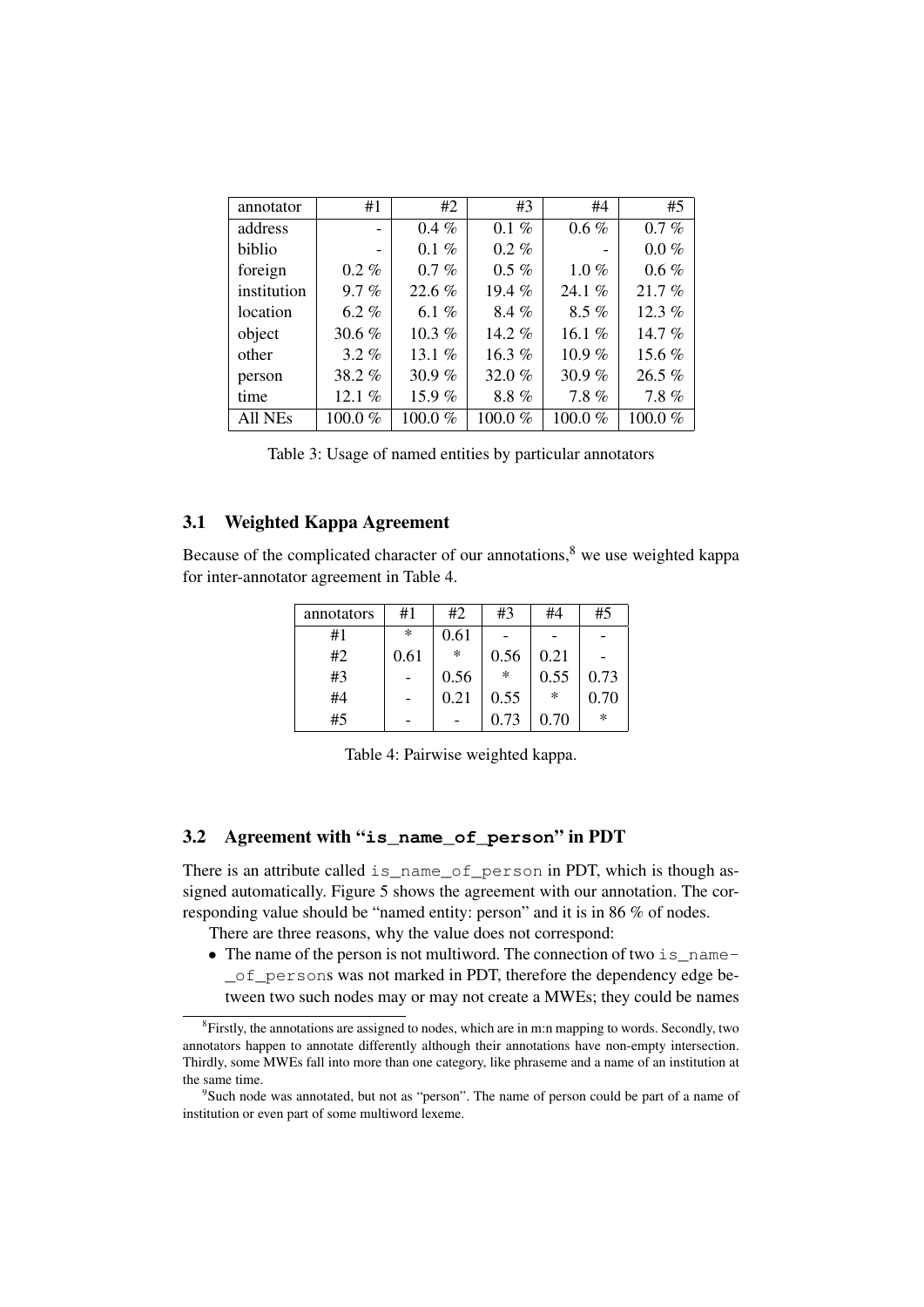| Annotators          | <b>PDT</b>        |       |
|---------------------|-------------------|-------|
| t-node annotated as |                   | Ratio |
| NE "person"         | nothing           | 4.5 % |
| other <sup>9</sup>  | is_name_of_person | 2.3%  |
| nothing             | is_name_of_person | 6.9%  |
| NE "person"         | is_name_of_person | 86.3% |

<span id="page-5-0"></span>Table 5: The agreement between the PDT attribute is\_name\_of\_person and named entity "person".

of two people as well. One such example is "Pucciniho Turandot" (Puccini's Turandot), which is the name of the composer and the name of the title character of his opera.

- The name of the person is a part of another MWEs. In that case, only the larger one should be annotated. For example, there is a name of person in "Pěvecký recitál Petera Dvorského" (Peter Dvorský's Choral Recital), but it is an object as a whole.
- There is a mistake in our annotation (or in PDT, theoretically).

There are some others annotations in PDT (namely FPHR, DPHR, IDPH, and  $CPHR<sup>10</sup>$  $CPHR<sup>10</sup>$  $CPHR<sup>10</sup>$ ), which are significant for us. These disagreements will be checked and mistakes will be repaired—either automatically, or manually.

# <span id="page-5-1"></span>4 Publication of the Data

As PDT is stored in the PML format (Pajas and Štěpánek, [2005\)](#page-8-5), we also use PML for our annotations. That allows us to store the data as a stand-off annotation in so called "s-files" separately from the rest of PDT annotations. The MWEs found in each document are saved in a file linked with other files in PDT containing all the other annotations of this document as well as the surface sentences. (See Figure [1.](#page-6-0))

This format allows us to show annotations in editor and viewer TrEd [\(Pajas and](#page-8-6) Štěpánek, [2008\)](#page-8-6). It can present any part of the annotation in easily comprehensible, uncluttered way. User may choose to show or hide many detailed information about every word in the sentence (or node in the tree). There is also PML-TQ extension in TrEd, which allows a user to ask the queries in an easy user-friendly way. The queries are translated into SQL and evaluated by the database server containing treebanks. The resulting trees can be displayed either in TrEd, or on the web page using SVG. An example of a query is in Figure [2.](#page-6-1) Another query (in Figure [3\)](#page-6-2) combines more layers of annotation.

Our complete data will be released under PDT licence within several months.

<sup>&</sup>lt;sup>10</sup>These are "foreign phrase", "dependent part of a phraseme", "identification structure", and "copula verbonominal predicate", respectively.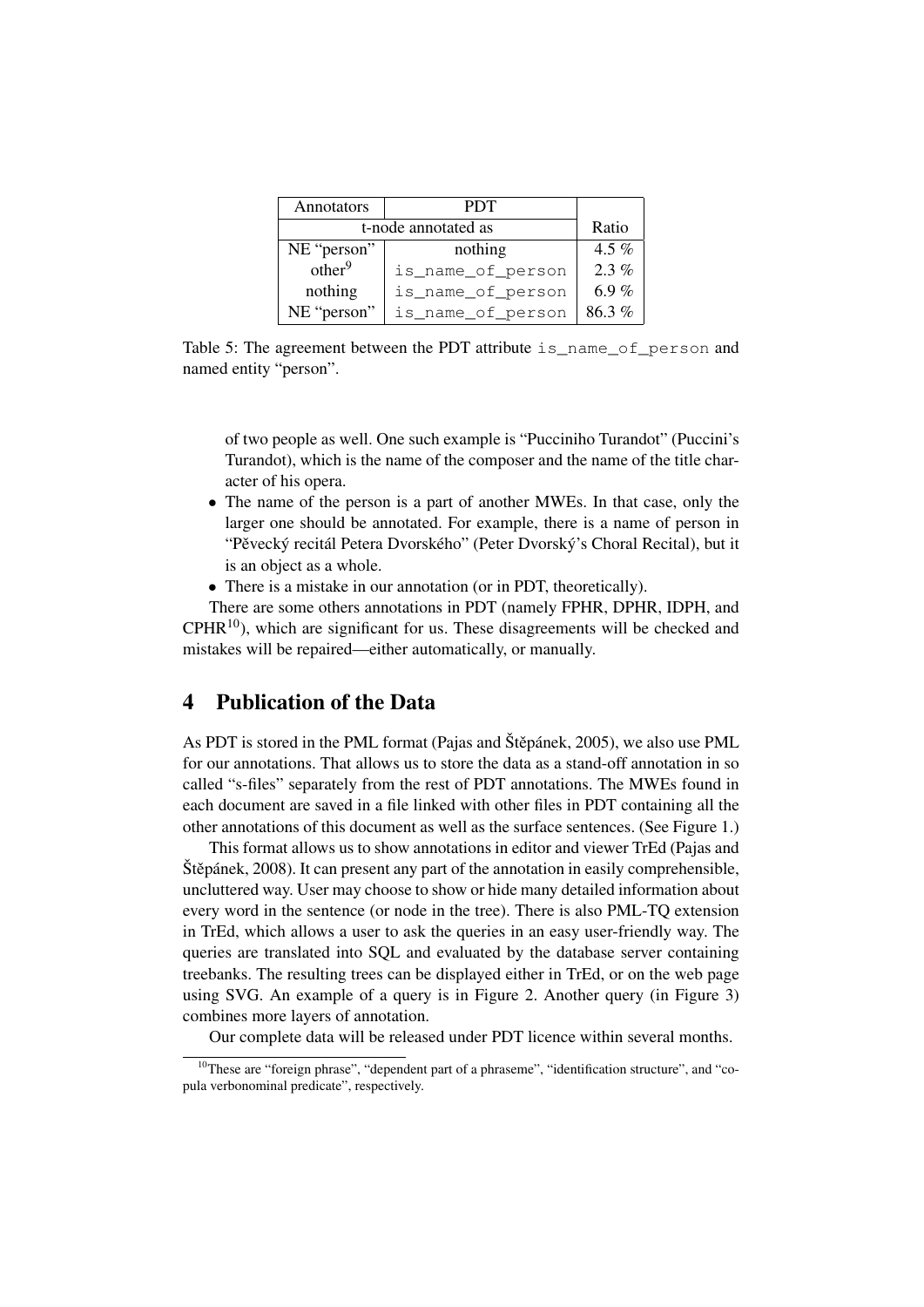

<span id="page-6-0"></span>Figure 1: One document is stored in five interlinked files with links also to SemLex.

We will release the s-files themselves, which are very simple XML files, as well as scripts to merge the s-files with PDT to enable searching via PML-TQ and displaying the trees in TrEd. Export to CoNLL format (Hajič et al., [2009\)](#page-7-4) will be also provided. CoNLL format is a simple table, which enables the data to be directly processed by many statistical tools. The GUI for annotators will be released as well.



<span id="page-6-1"></span>annotated MWEs, such that it consists of the phrase "stát v . . . " or "stát na ..." (meaning "stand in/at/on" as well as "hold ground", "keep sentinel", "tiptoe" etc.).

Figure 3: A query searching for a NE of a place containing the word "náměstí" (square) and at least one other word.

<span id="page-6-2"></span>[ancestor \$n ] ] ];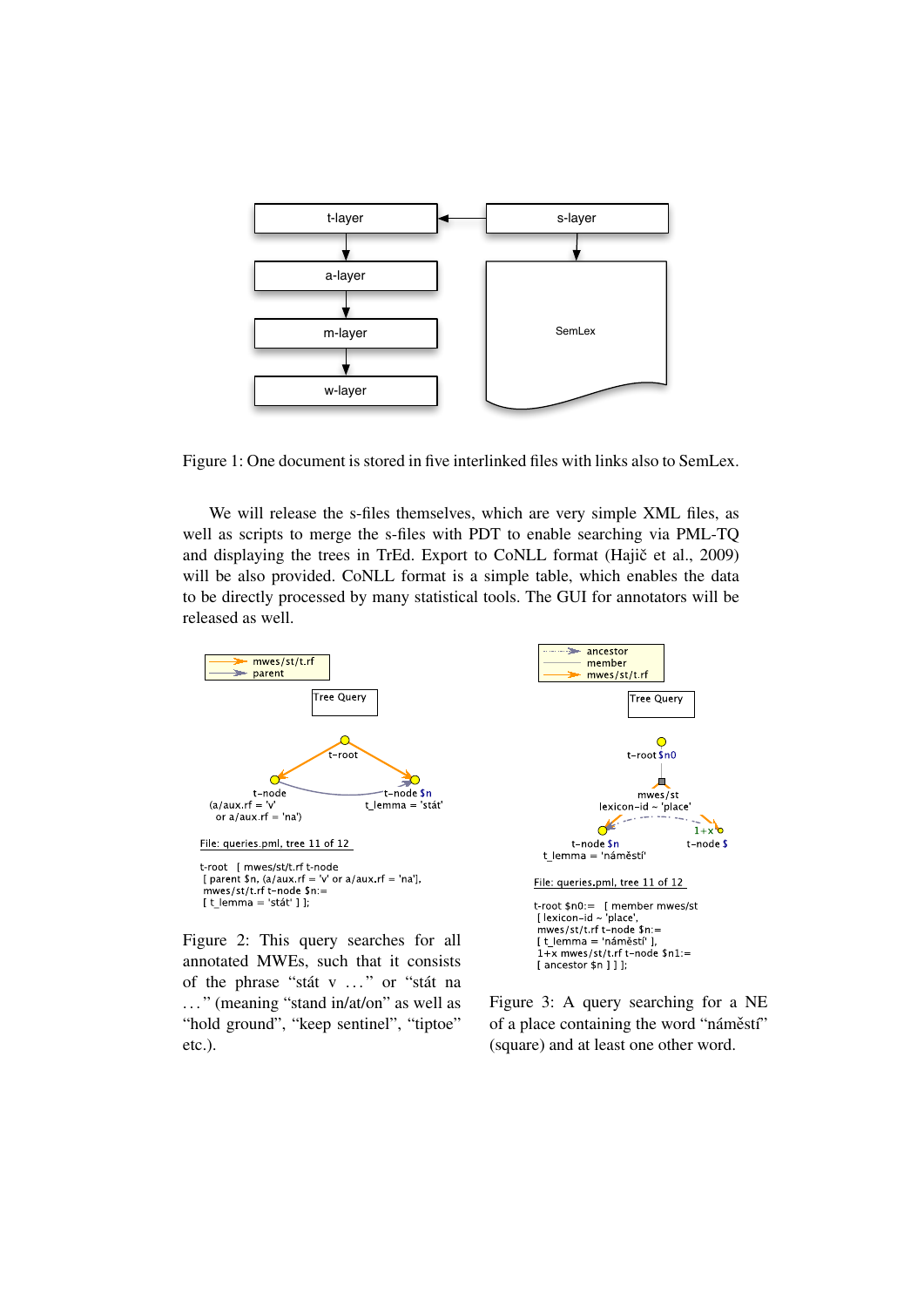# <span id="page-7-5"></span>5 Conclusion

Identification of MWEs moves the Prague Dependency Treebank towards better separation of tectogrammatical lemmas from the morphological lemmas and thus closer to the Functional Generative Description [\(Sgall et al.,](#page-8-7) [1986\)](#page-8-7), i.e. the theoretical framework the PDT was built upon. In future, this work will help to produce such PDT t-layer, where all units will correspond to whole NEs or lexemes (and so some of them will be multiword).

We employed several different methods to optimise the annotation both in terms of speed and precision. We will continue further refinements of tectogrammatical lemmas before the next release of the treebank.

# Acknowledgement

This work has been supported by grant 1ET201120505 of Grant Agency of the Academy of Science of the Czech Republic, and grants GAUK 4307/2009 and GAUK 4200/2009 of the Grant Agency of Charles University in Prague.

## References

- <span id="page-7-0"></span>Eduard Bejček, Pavel Straňák, and Pavel Schlesinger. Annotation of multiword expressions in the prague dependency treebank. In *IJCNLP 2008 Proceedings of the Third International Joint Conference on Natural Language Processing*, pages 793–798, 2008. [1](#page-0-1)
- <span id="page-7-3"></span>Eduard Bejček and Pavel Straňák. Annotation of multiword expressions in the prague dependency treebank. *Language Resources and Evaluation*, 43(3), 2009. [2](#page-1-1)
- <span id="page-7-2"></span>Jan Hajič. *Insight into Slovak and Czech Corpus Linguistics*, chapter Complex Corpus Annotation: The Prague Dependency Treebank, pages 54–73. Veda Bratislava, Slovakia, 2005. ISBN 80-224-0880-8. [1.1](#page-1-0)
- <span id="page-7-4"></span>Jan Hajič, Massimiliano Ciaramita, Richard Johansson, Daisuke Kawahara, Maria Antònia Martí, Lluís Màrquez, Adam Meyers, Joakim Nivre, Sebastian Padó, Jan Štěpánek, Pavel Straňák, Mihai Surdeanu, Nianwen Xue, and Yi Zhang. The CoNLL-2009 shared task: Syntactic and semantic dependencies in multiple languages. In *Proceedings of the 13th Conference on Computational Natural Language Learning (CoNLL-2009), June 4-5*, Boulder, Colorado, USA, 2009. [4](#page-6-0)
- <span id="page-7-1"></span>Jan Hajič, Jarmila Panevová, Eva Hajičová, Jarmila Panevová, Petr Sgall, Petr Pajas, Jan Štěpánek, Jiří Havelka, and Marie Mikulová. Prague Dependency Treebank 2.0, 2006. Published by Linguistic Data Consortium, Philadelphia, PA, USA. [1](#page-0-1)